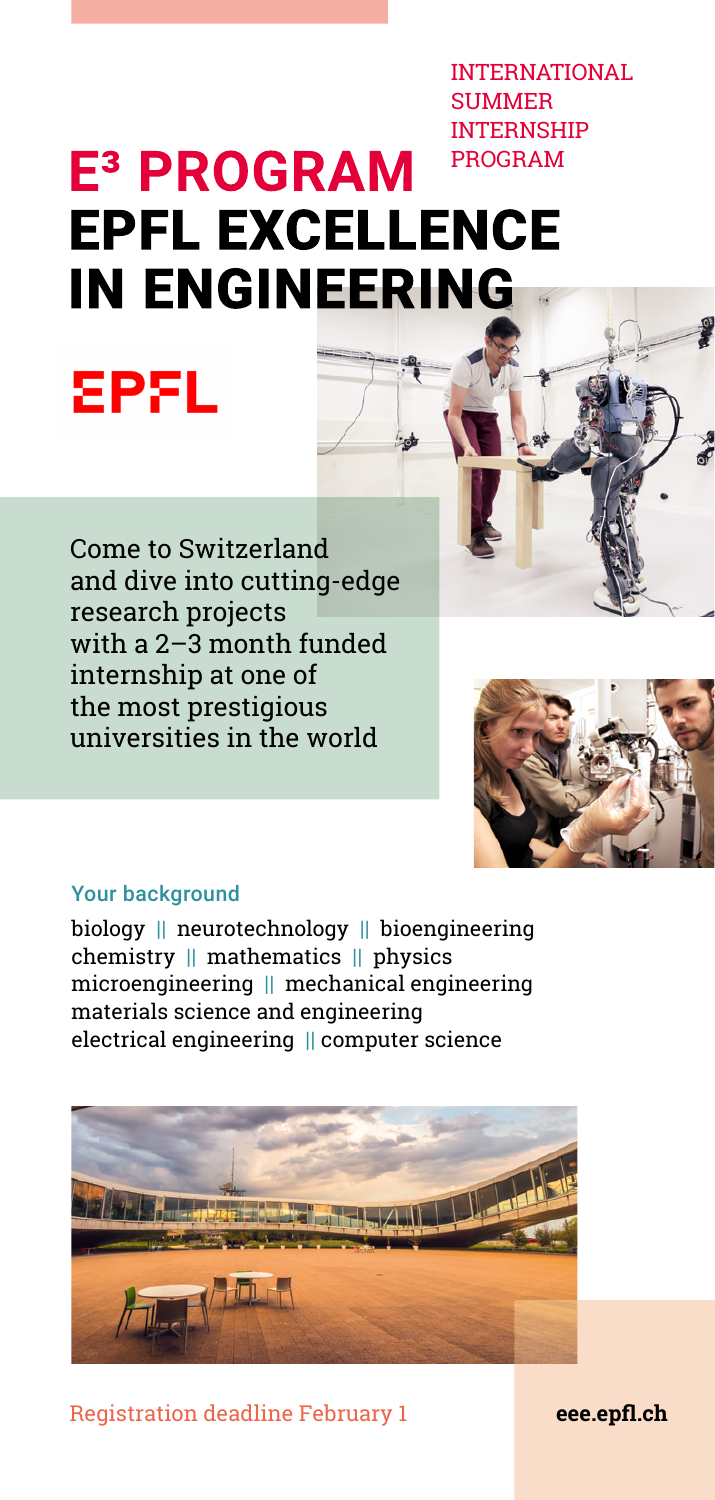

2000 students 700 PhD students 1400 employees 92 nationalities

### **The EPFL School of Engineering**

### More than 100 laboratories in five institutes:

- Electrical engineering
- Materials
- Mechanical engineering
- Microengineering
- Bioengineering

### With a wide range of expertise:

microsystems, electronics, robotics, energy, advanced materials, immunoengineering, neurosciences, advanced manufacturing, computer science



### Research output and rankings

Showing a consistent positive trend in all recognized rankings (THE, Leiden, ARWU, QS), the engineering fields of EPFL are now placed among the top 3 in Europe and top 20 worldwide.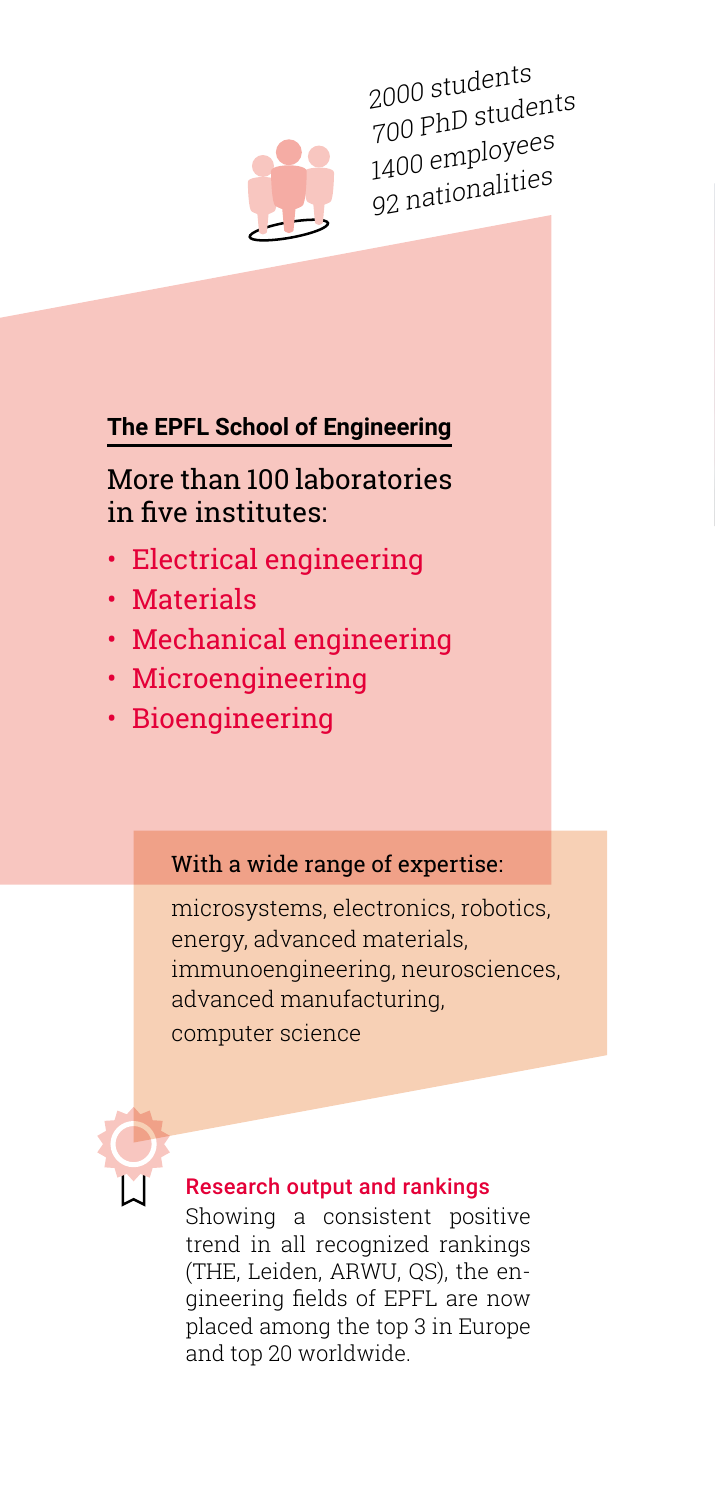The EPFL Excellence in Engineering Program offers an intensive research training opportunity to students interested in research careers in any field of engineering, science and technology

You will be matched with a laboratory based on your interest and background.

You will be working as a member of the research group for a period of 8 to 12 weeks during the summer months. An extension to a full semester can be discussed on a case by case basis.

You will attend a series of group meetings and workshops given by researchers from EPFL and abroad. A dedicated workshop with combined social activity will be devoted to the participants presenting their own summer research results.



 Gain hands-on experience and prepare for future independent research

- Contribute to projects at the forefront of engineering, science and technology Improve critical thinking skills by evalu-
- ating scientific information, designing experiments and testing hypotheses Join a vibrant campus and experience
- collaborative research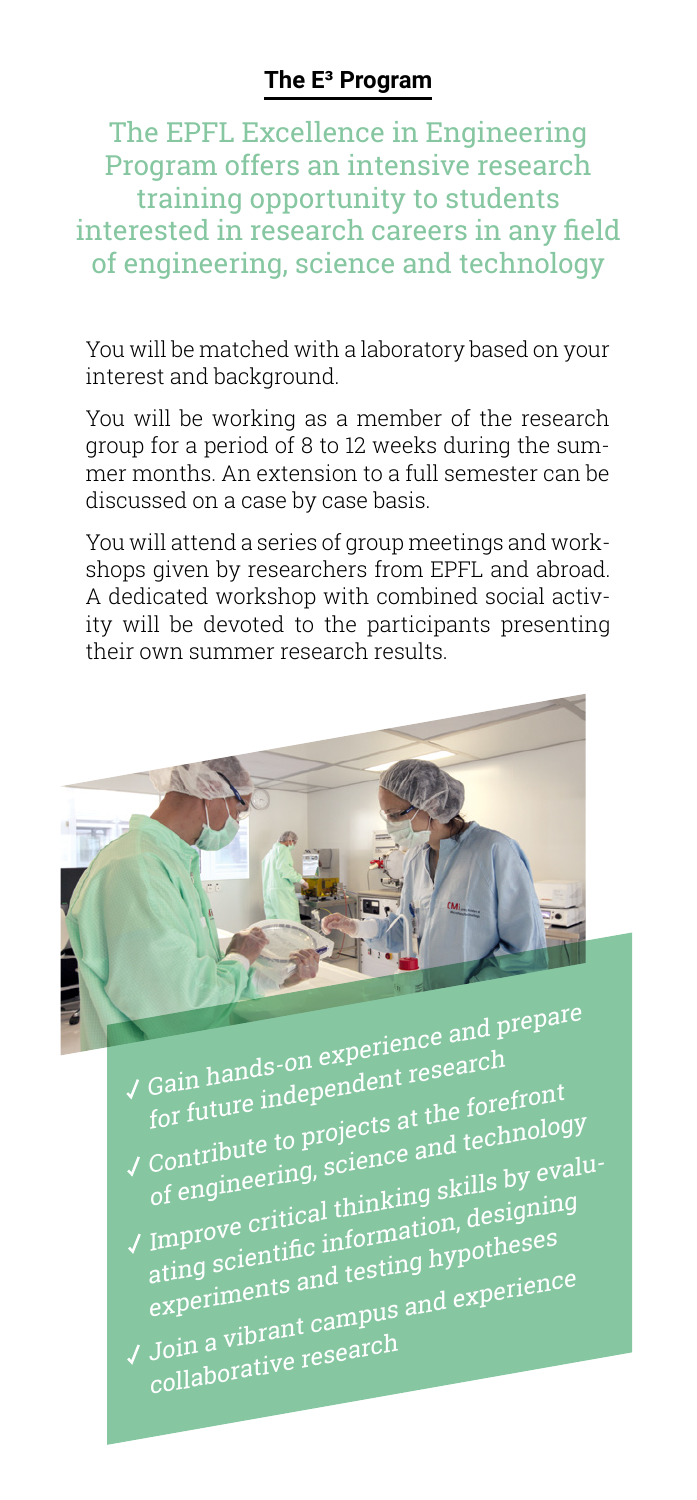

Eligibility. You must be enrolled in a Bachelor or Master program. Students enrolled in PhD programs are not eligible. At the time of application, you should have successfully completed at least your second Bachelor year in any field of engineering, science and technology.

Selection criteria. Fellowships are awarded on a competitive basis taking into consideration the following criteria:

- You are among the top 10% of your class with a high GPA.
- You plan to pursue PhD studies. Previous laboratory experience is a plus.
- Your application package should convince the selection committee of your excellence and passion for science. Your statement of purpose reflects your ambition, career goals, and explains your choice of host laboratories.

Fellowship conditions. For several institutions, EPFL internships are counted in the exchange students' balance. For any information on this matter, please contact researchinternships@epfl.ch.

You will receive a monthly compensation that will allow to cover your stay. Travel costs are refunded on request. For more info on housing, visa and more, visit [eee.epfl.ch/faq](http://eee.epfl.ch/faq)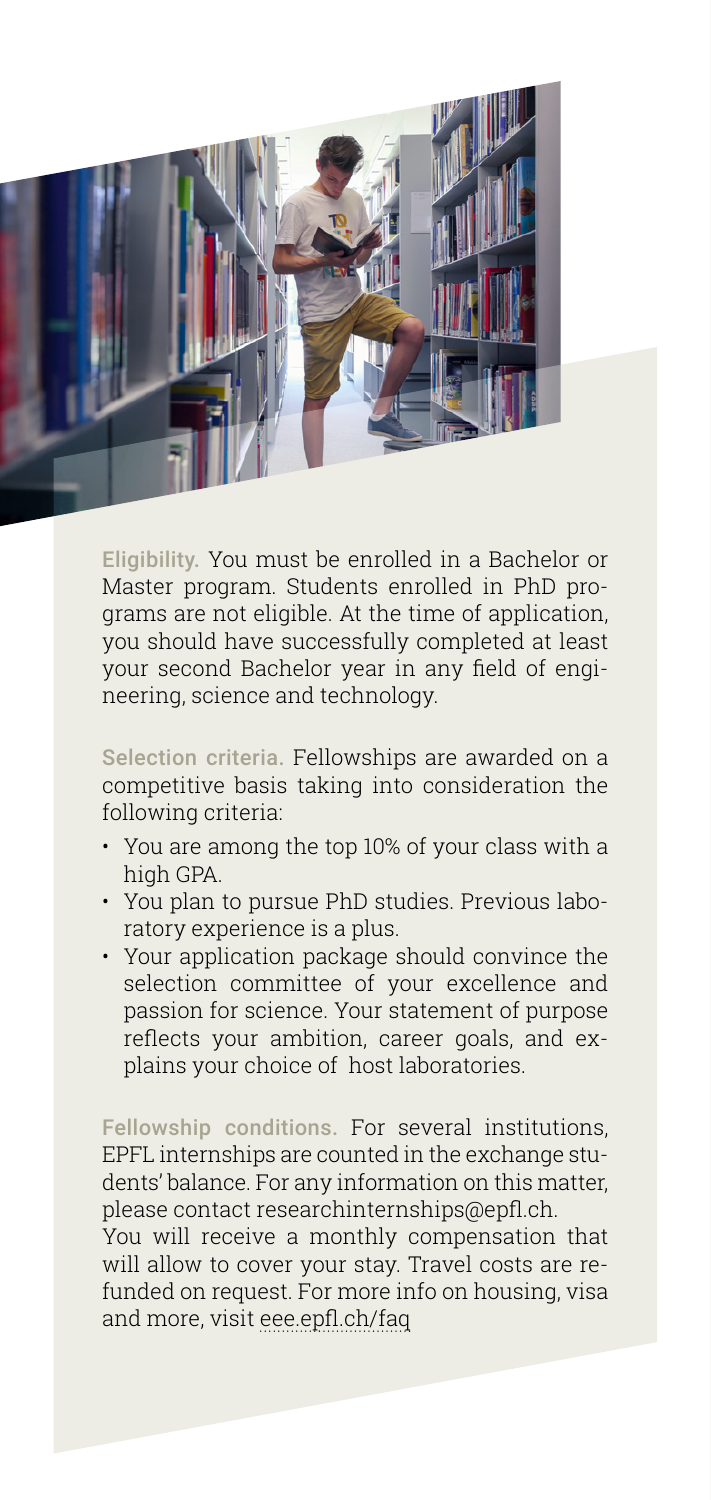## APPLICATION PROCESS

### **Research area**

### Use the online search tool to identify host laboratories relevant to your research interests

[eee.epfl.ch/labs](http://eee.epfl.ch/labs)

A large majority of the 100 laboratories of the School of Engineering have committed to welcoming the selected candidates.

Most research projects are interdisciplinary, and we encourage students from any field of engineering, science, and technology to look for adequate hosting laboratories.

Increase your selection chances by identifying three research laboratories and explaining your choice in your statement of purpose.

### **Online application**

Provide your curriculum vitæ, academic transcripts and statement of purpose (max. 1000 words)

[eee.epfl.ch/apply](http://eee.epfl.ch/apply)

**Deadline: February 1st**

### **Selection**

Selected participants will be informed by email beginning of March.